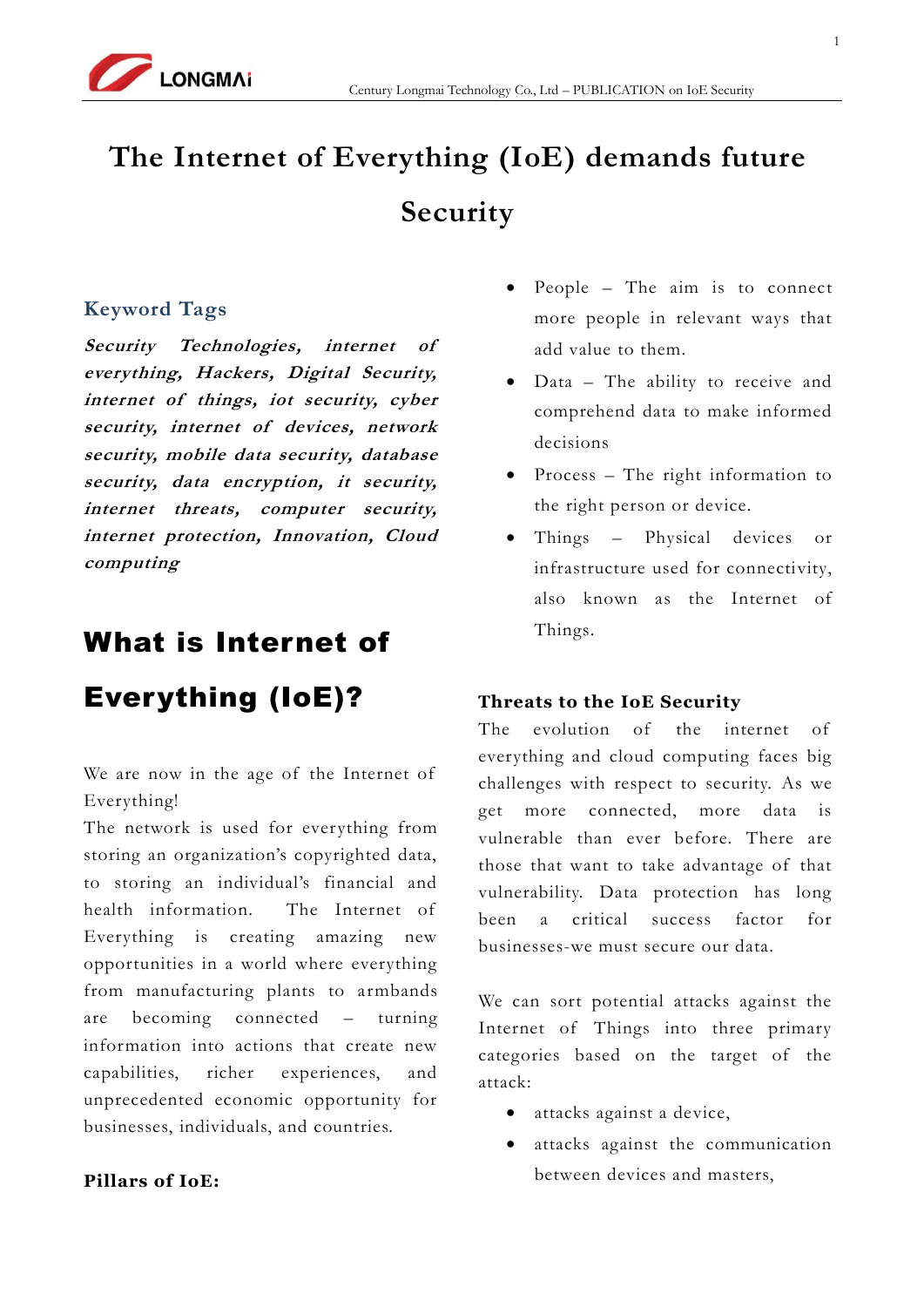

Attacks against the masters.

To protect end users and their connected devices, Manufacturers, service providers, and IoT solution providers need to address all three of these IoT attacks.

**Devices everywhere + attackers everywhere = security everywhere**

#### **Join Century Longmai in defending digital assets anywhere**

The Internet of Things is still a shocking concept to some people, yet others are already speculating that IoT will not only connect things that obviously need a connection, but that IoT will creep into absolutely everything, even unexpected objects. Due to the evolution of the internet of everything and cloud computing, more devices are being connected to the network, the IoT requires security of everything.

[Century Longmai](http://lm-infosec.com/about-us/who-we-are/) is actively building a portfolio of products to enable future proof security in the Internet of Everything (IoE). As Bluetooth Wireless technology is playing a big role in IoT ecosystem, Century Longmai is both committed to and actively building Innovative digital security hardware solutions based on this wireless technology to support digital security transformation and the development of more secure IoT ecosystem.

The Longmai mToken ecosystem for Mobile-based identity and data management consist of smart card based

wireless crypto devices which are independent from PC connections, designed especially for wireless terminals such as mobile smart phones, PCs, embedded platforms to ensure secure network authentication and communication encryption from anywhere, your clients can perform digital operations securely using this product—offers support for both USB and wireless communication BLE type, which makes it fit for use on Windows, Linux, Android, IOS and mobile terminal for PKI application such as email encryption, digital signature, security certificate, VPN, SSL .etc.

### **Obtain free samples of our innovative products**

You can now integrate Longmai's Smart card [Micro SD](http://lm-infosec.com/products/smart-card-microsd/) and Bluetooth powered [wireless tokens](http://lm-infosec.com/products/ng-auth/) in any platform device to transparently and seamlessly secure volumes of sensitive information traversing IoT environment against being be intercepted. The standard based PKI ensures strong encryption for messages and data in storage or in transit against being captured or manipulated.

### **Speak to Longmai sales representative about our products and services or inquire about becoming a Longmai partner today.**

For more information, please visit: http://lm-infosec.com/products/ng-auth